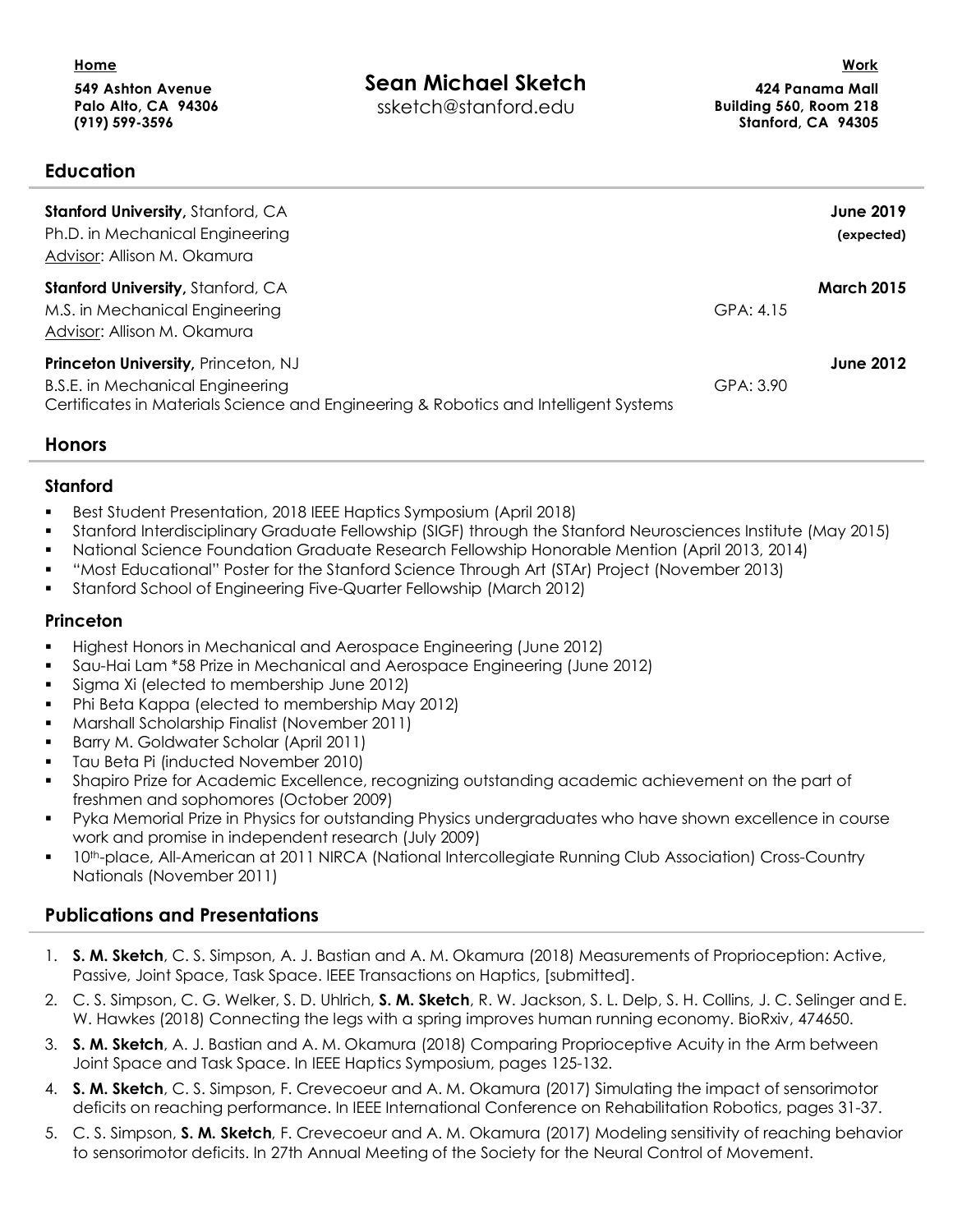- 6. **S. M. Sketch** (presenter), C. S. Simpson (presenter), and A. M. Okamura. Understanding the neuromechanics of stroke through simulation. Presented at the Stanford Mechanical Engineering Conference (MECON), May 6, 2016, Stanford, CA.
- 7. **S. M. Sketch** (presenter), B. E. Dudley, J. A. Reyna, A. J. Bastian, M. R. Cutkosky, and A. M. Okamura. Towards the understanding of proprioceptive deficits for post-stroke movement rehabilitation. Presented at the Bay Area Robotics Symposium, Oct. 23, 2015, Berkeley, CA.
- 8. **S. M. Sketch** (presenter), B. E. Dudley, J. A. Reyna, A. J. Bastian, M. R. Cutkosky, and A. M. Okamura. Towards the understanding of proprioceptive deficits for post-stroke movement rehabilitation. Presented at the Stanford Neurosciences Institute Symposium, Oct. 1, 2015, Stanford, CA.
- 9. **S. M. Sketch** (presenter), D. R. Deo, J. P. Menon and A. M. Okamura. A Skin-Stretch Haptic Device for Improved Control of Brain-Computer Interfaces. Presented at the 3rd Annual ASU Rehabilitation Robotics Workshop, Feb. 13-14, 2015, Tempe, AZ.
- 10. **S. M. Sketch** (presenter), D. R. Deo, J. P. Menon and A. M. Okamura. Skin-Stretch Haptic Feedback for Improved Control of Brain-Computer Interfaces. Presented at the Bio-X Interdisciplinary Initiatives Symposium, Aug. 27, 2014, Stanford, CA.
- 11. **S. M. Sketch**, D. R. Deo, J. P. Menon and A. M. Okamura (2015) Design and Experimental Evaluation of a Skin-Stretch Haptic Device for Improved Control of Brain-Computer Interfaces. In IEEE International Conference on Robotics and Automation, pages 272-277.
- 12. R. C. Winck, **S. M. Sketch**, E. W. Hawkes, D. L. Christensen, H. Jiang, M. R. Cutkosky and A. M. Okamura (2014) Time-delayed teleoperation for interaction with moving objects in space. In IEEE International Conference on Robotics and Automation, pages 5952-5958.
- 13. N. Colonnese, **S. M. Sketch** and A. M. Okamura (2014) Closed-loop Stiffness and Damping Accuracy of Impedance-type Haptic Displays. In IEEE Haptics Symposium, pages 97-102.
- 14. Simnick AJ, Otvos B, **Sketch SM**, Kontos CD, Chilkoti A. Engineered cell line with titratable receptor expression for ligand-receptor binding assays. Presented at the Biomedical Engineering Society Annual Meeting, Oct. 7- 10, 2009, Pittsburgh, PA.

# **Research Experience**

## *Doctoral Dissertation Research* **under Allison M. Okamura, PhD**, Stanford University **Winter 2015-present**

### Increasing Understanding and Assistance of Sensorimotor Control in the Upper Limb Following Stroke

- § Modeled neural control of reaching with the human upper limb as a 2-degree-of-freedom feedback system with modelpredictive controller, unscented Kalman filter, and biologically based parameters, including sensorimotor impairments commonly associated with post-stroke hemiparesis
- § Co-authored paper accepted to 2017 IEEE International Conference on Rehabilitation Robotics and abstract accepted to 2017 Annual Meeting of the Society for the Neural Control of Movement
- § Designed and programmed user-adjustable, 2-degree-of-freedom, planar robotic arm support (similar to the KINARM exoskeleton by ©BKIN Technologies) with the help of three Stanford undergraduates and one Stanford Masters student
- Evaluated proprioception in the upper limb of 42 healthy subjects and 4 stroke patients using the robotic arm support and a custom-designed mirror display
- § Authored paper accepted to 2018 IEEE Haptics Symposium (winner of Best Student Presentation award)
- § Submitted paper (with expedited review) to IEEE Transactions on Haptics

### **Graduate Research Project under Allison M. Okamura, PhD, Stanford University <b>Spring-Fall 2014 Spring-Fall 2014**

Design and Experimental Evaluation of a Skin-Stretch Haptic Device for Improved Control of Brain-Computer Interfaces

- § Designed a desktop 2-degree-of-freedom skin-stretch haptic device controlled via non-invasive, EEG-based braincomputer interface
- § Assessed the "intuitiveness" of different control paradigms for the device
- Evaluated the effectiveness of the device at BCI-based movement-intent classification in a small human-user study
- Paper accepted (with oral presentation and interactive poster session) to 2015 IEEE International Conference on Robotics and Automation

### **Graduate Research Project under Allison M. Okamura, PhD, Stanford University <b>Summer-Fall 2013 Summer-Fall 2013**

Time-Delayed Teleoperation for Interaction with Moving Objects in Space (DARPA Phoenix project)

- Designed a laboratory testbed to validate the model-mediated predictive control algorithms necessary for successful timedelayed teleoperation
- § Programmed *PHANTOM Premium* and *OMNI* haptic devices for teleoperation and force feedback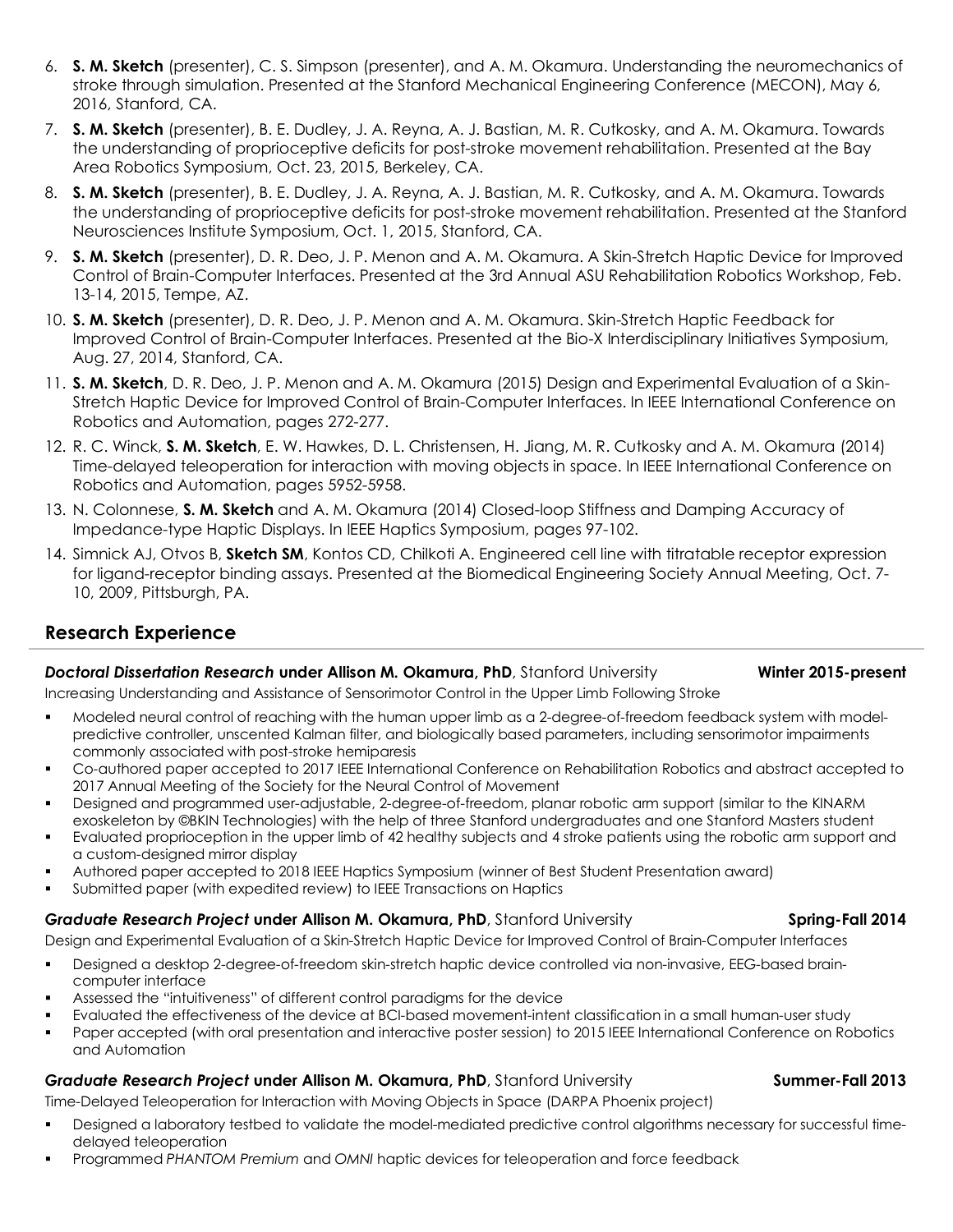- § Constructed an air-bearing system to mimic the frictionless environment in space
- Implemented an overhead vision system and used the vision data to render a graphical model of the space-like environment
- § Co-authored paper accepted (with long oral presentation) to 2014 IEEE International Conference on Robotics and Automation

### **Graduate Research Project under Allison M. Okamura, PhD**, Stanford University **Winter 2013 Winter 2013**

Assessing the Quality of Haptic Virtual Environments (NSF Human-Centered Computing project)

- § Developed a model of how the fidelity of virtual haptic environments changes with "haptic effects" (i.e., virtual environment parameters (e.g., virtual damping), dynamics of the haptic device, sampling rate, filtering, and time delay)
- § Programmed a *PHANTOM Premium* haptic device to render spring-mass-damper environments with variable sampling rate, filter order, filter cut-off frequency, and time delay
- § Generated low-noise empirical transfer function estimations (ETFEs) of spring-mass-damper environments under the influence of haptic effects using data collected from the programmed *PHANTOM Premium*
- § Demonstrated the agreement of generated ETFEs with theoretical Bode plots
- § Presented poster summarizing work to Stanford Mechanical Engineering faculty and students
- § Co-authored paper accepted (with long oral presentation) to 2014 IEEE Haptics Symposium

### *Senior Thesis* **under Naomi E. Leonard, PhD**, Princeton University **2011-2012**

"Human In The Loop" – Human Decision Making in the Context of Human-Robot Teams

- § Developed a framework for studying how humans make decisions when controlling robots in resource-collection tasks that feature tension between exploration (for greater resources) and exploitation (of current resources)
- § Designed a single-human-single-robot two-dimensional resource-collection task in a 20,000-gallon water tank with teleoperated underwater robots (prior to this work, such tasks were only virtual)
- § Created web-based user interface for the task using a combination of C++, Ruby (on Rails), JavaScript, HTML, and CSS
- § Modified control system for the robots, including the addition of potential field-based boundary control
- § Designed and machined new robot components for improved waterproofing
- § Received approval for human-subjects testing from Princeton's Institutional Review Board
- § Compiled 66-page hardbound report documenting my work
- Presented poster summarizing work to Princeton Mechanical and Aerospace Engineering faculty

### **Research Assistant under Marc A. Sommer, PhD**, Duke University **Summer 2011 Summer 2011**

2011 Summer Fellowship Program for NSF Research Experience for Undergraduates (REU) Fellows at the Duke University Pratt School of Engineering

- **•** Investigated neuronal circuits in the primate brain and their implications for robotics
- Learned and practiced handling and care of non-human primates (specifically, rhesus macaque), including removing from and returning to cages via pole and collar, settling into specially designed primate chairs, and cleaning head implants prior to neuron recording
- Learned and practiced single-neuron recording techniques
- § Trained primates on eye-arm coordination tasks of my own design (programmed in the NIH-developed *Rex* system)
- § Programmed *Nao* robots to perform basic visual recognition tasks
- § Created lab guides to ease the integration of new researchers into the Sommer lab
- § Completed seminars on engineering ethics and entrepreneurship
- Compiled 10-page scientific paper documenting my experimentation
- § Presented PowerPoint summary of my experimentation to faculty and lab members from across the Pratt School of Engineering

### **Research Assistant under Alexander J. Smits, PhD**, Princeton University **Summer 2010 Summer 2010**

Summer 2010 Practical Experience for Freshmen and Sophomores (sponsored by the Mechanical and Aerospace Engineering Department of Princeton University and the Boeing Corporation)

- Collaborated with undergraduate and graduate students to redesign a robotic, swimming manta ray
- Designed and machined alternative actuation system, improved waterproofing, programmed basic intelligence for the robot
- § Compiled 30-page report documenting the design process, testing, and possibilities for future work

### **Research Assistant under Christopher D. Kontos, MD, Duke University Medical Center <b>Summer 2009 Summer 2009**

- Researched potential efficacy and safety of a gene-therapy treatment for vein-graft disease
- **Employed Western blotting to demonstrate AAV-PTEN as an inhibitor of signaling and cellular responses that cause intimal** hyperplasia in vascular smooth-muscle cells
- § Designed real-time-PCR "safety assay" for the quantitative detection of viral particles in genomic DNA
- § Presented PowerPoint summary of results
- § Work presented at 2009 Biomedical Engineering Society Annual Meeting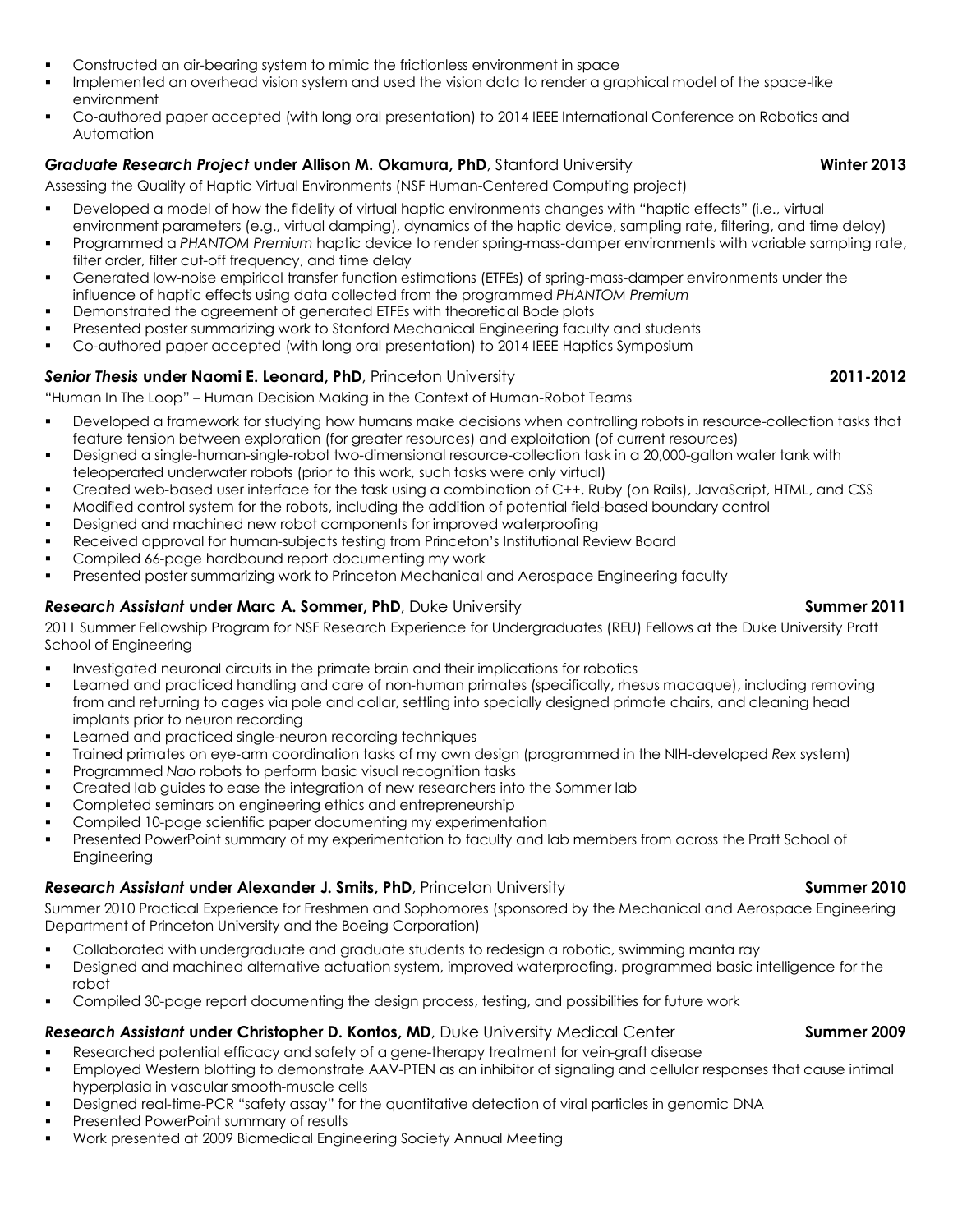# *Guest Lecturer***, ME 161/261: Dynamic Systems, Vibrations and Control**, Stanford University **Spring 2018**

- § Co-taught 2 1.5-hour class sessions for 30-40 students
- Explained concepts of PID control, root locus, and coupled equations of motion (including their modal decomposition via eigenvalues/vectors)

### **Course Instructor, ME 492: Teaching Assistant Training**, Stanford University **Fall 2014-Spring 2016**

- § Co-led 5-6 1.5-hour class sessions per quarter (20-35 students)
- Developed a new course syllabus, including 5 "essential skills" seminars with expert guest lecturers from the university
- § Compiled an exhaustive list of on-campus resources (both academic and otherwise) for teachers and their students
- § Recruited and trained new course instructors

### *Course Assistant***, ME 328: Medical Robotics**, Stanford University **Spring 2015**

- § Held 2+ office/lab hours per week (5-15 students per hour)
- § Lectured on basics of teleoperation when professor was absent (25-30 students)
- Prepared solutions for graded assignments
- § Responded to student questions via Piazza, an online discussion board for the course (32 students)
- Received end-quarter feedback from students 4.7/5.0 in overall teaching effectiveness, many comments like the following: "*[Sean] did a good job explaining concepts while guiding students to figure things out on their own.*"

### *Course Assistant***, ENGR 105: Feedback Control Design**, Stanford University **Winter 2014**

- § Held 2-3, heavily attended office hours per week (15-20 students)
- Prepared and presented four 1-hour review sessions, each with a PowerPoint summary of recent/upcoming topics and a related example problem on the board (10-15 students)
- § Joint-lectured with another course assistant when professor was absent (40-50 students)
- § Prepared solutions for and graded assignments and exams (69 students)
- § Responded to student questions via Piazza, an online discussion board for the course (69 students)
- § Received mid- and end-quarter feedback from students 4.9/5.0 in overall teaching effectiveness, many comments like the following: "*[Sean's] teaching style is super effective, and the time and effort he puts into preparing the material and making it easy to understand is astounding and much appreciated.*"

### *Student***, ENGR 312: Science and Engineering Course Design**, Stanford University **Winter 2016**

- Designed the beginnings of an original course titled "Neuromagic", including the course's learning goals, syllabus, and rubric for an in-class exercise
- Read book chapters and articles on recent research in science/engineering education
- § Wrote a personal reflection on teaching philosophy

### **Student, ME 492: Teaching Assistant Training**, Stanford University **Winter 2014 Winter 2014**

### *Presenter***, Stanford Science Through Art (STAr) Project**, Stanford University **August 2013**

- Designed a "scientifically artistic" poster explaining the physics of cat flipping (i.e., how cats land on their feet)
- § Presented poster to students at Cañada College in Redwood City, CA
- § Received award for "Most Educational" poster/presentation

### *Strategic Learning Consultant***, McGraw Center for Teaching & Learning**, Princeton University **2011-2012**

- Conducted one-on-one meetings with students interested in enhancing their learning (via better time management, more effective reading, etc.)
- Planned and presented an interactive problem-solving workshop for freshmen engineering students
- § Created handouts, wrote blog posts, and sat on panels related to effective study skills
- § Attended biweekly meetings with other consultants and directors of the McGraw Center to reflect on teaching/learning strategies and how best to meet the learning needs of the Princeton student body

## **Other Activities, Leadership, and Outreach**

| Model, Stars Management (San Francisco, CA)                                               | 2017-present      |
|-------------------------------------------------------------------------------------------|-------------------|
| Student Ambassador, Stanford+Connects Bay Area                                            | <b>May 2016</b>   |
| Guest Presenter, Stanford VPGE "Quick Bytes" workshop on Spontaneous Scripting            | <b>April 2015</b> |
| Assistant to Editor-in-Chief, IEEE International Conference on Robotics and Automation    | 2015              |
| Center for Teaching and Learning Liaison, Stanford University                             | 2014-present      |
| Lab Representative, Biomechanical Engineering Student Committee                           | 2014-present      |
| Presenter, Bay Area Science Festival - Discovery Days at AT&T Park                        | November 2013     |
| Organizer, lab tour and demonstrations to an all-girls summer camp from Castilleja School | August 2013       |
|                                                                                           |                   |

# **Teaching Experience**